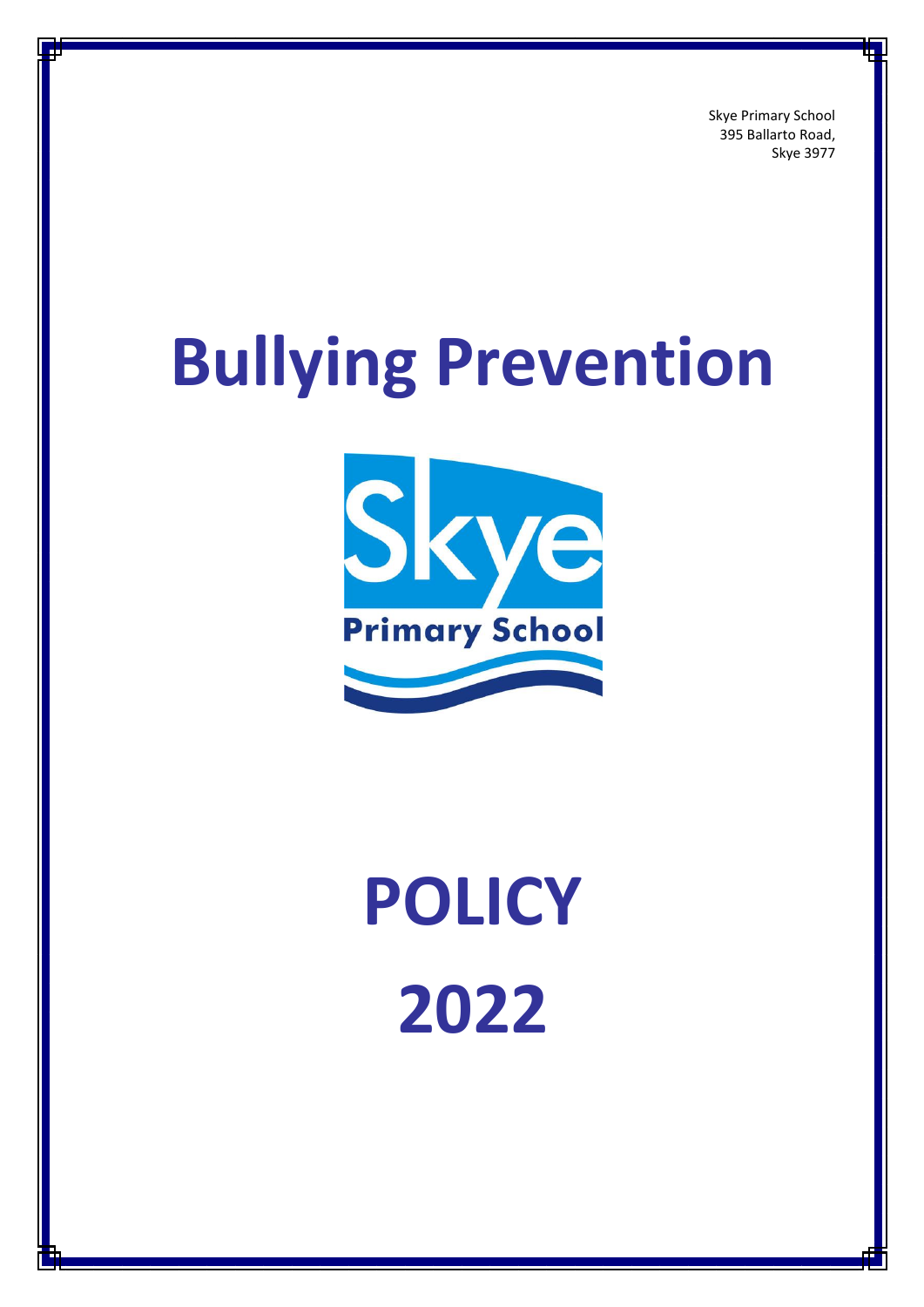

**Bullying Prevention Policy**



#### **Help for non-English speakers**

If you need help to understand the information in this policy please contact Skye Primary School Administration Office via telephone: 03 9786 1555 or email: [skye.ps@education.vic.gov.au](mailto:skye.ps@education.vic.gov.au)

#### PURPOSE

Skye Primary School is committed to providing a safe and respectful learning environment where bullying will not be tolerated.

The purpose of this policy is to:

- explain the definition of bullying so that there is shared understanding amongst all members of the Skye Primary School community
- make clear that no form of bullying at Skye Primary School will be tolerated
- outline the strategies and programs in place at Skye Primary School to build a positive school culture and prevent bullying behaviour
- ask that everyone in our school community be alert to signs and evidence of bullying behaviour, and understands the importance of reporting bullying behaviour to school staff
- ensure that all reported incidents of bullying are appropriately investigated and addressed
- ensure that support is provided to students who may be affected by bullying behaviour (including targets, bystanders, witnesses and students engaging in bullying behaviour)
- seek parental and peer group support in addressing and preventing bullying behaviour at Skye Primary School.

When responding to bullying behaviour, Skye Primary School aims to:

- be proportionate, consistent and responsive
- find a constructive solution for everyone
- stop the bullying from happening again
- restore the relationships between the students involved.

Skye Primary School acknowledges that school staff owe a duty of care to students to take reasonable steps to reduce the risk of reasonably foreseeable harm, which can include harm that may be caused by bullying behaviour.

#### SCOPE

This policy addresses how Skye Primary School aims to prevent, address and respond to student bullying behaviour. Skye Primary School recognises that there are many other types of inappropriate student behaviours that do not meet the definition of bullying which are also unacceptable at our school. These other inappropriate behaviours will be managed in accordance with our Student Code of Conduct, Student Wellbeing and Engagement Policy and Inclusion and Diversity policy.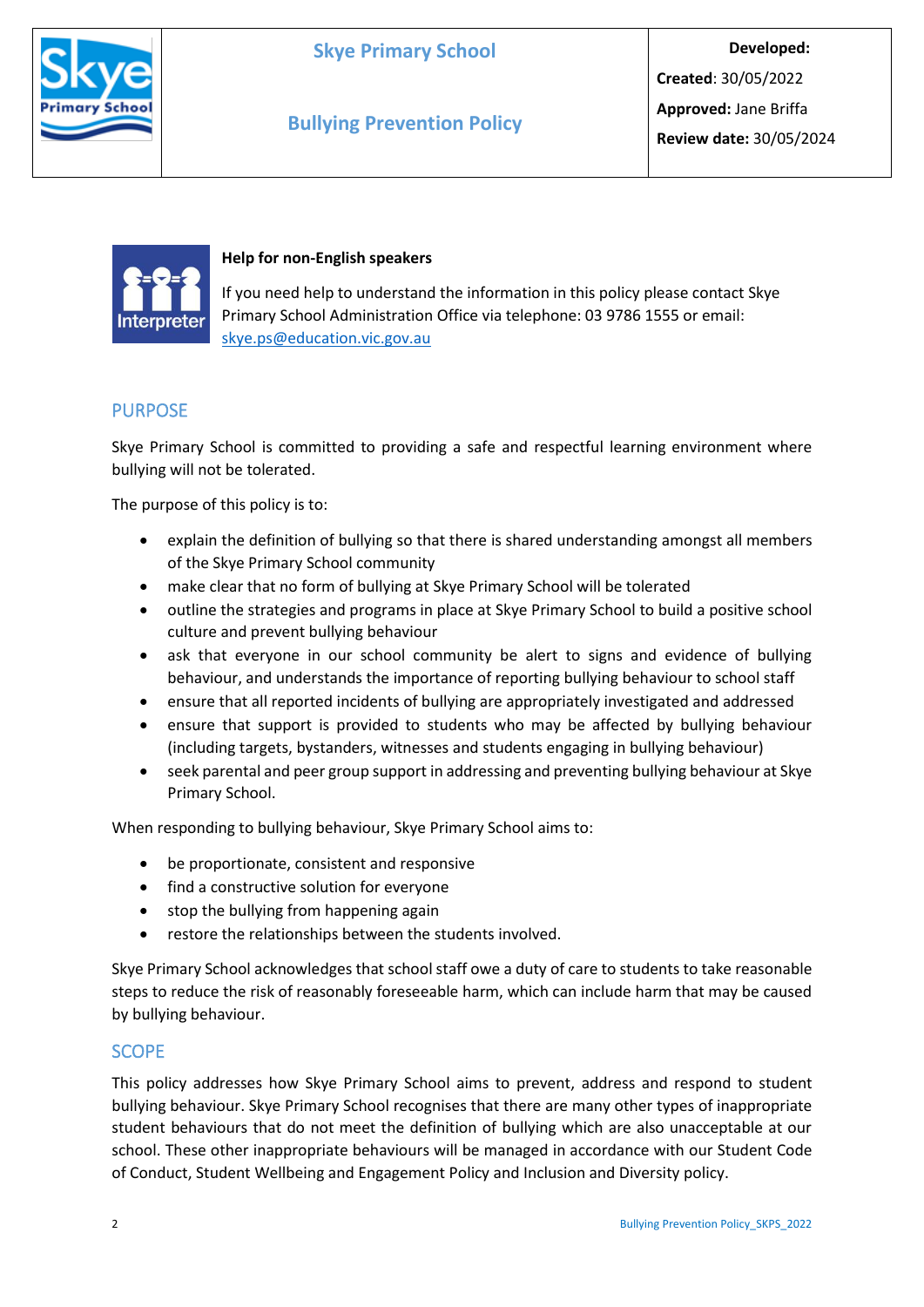This policy applies to all school activities, including camps and excursions. It also applies to bullying behaviour between students that occurs outside of school hours, where the behaviour impacts on student wellbeing and safety at school.

#### **POLICY**

#### **DEFINITIONS**

#### **Bullying**

In 2018 the Education Council of the Council of Australian Governments endorsed the following definition of bullying for use by all Australian schools:

*Bullying is an ongoing and deliberate misuse of power in relationships through repeated verbal, physical and/or social behaviour that intends to cause physical, social and/or psychological harm. It can involve an individual or a group misusing their power, or perceived power, over one or more persons who feel unable to stop it from happening.*

*Bullying can happen in person or online, via various digital platforms and devices and it can be obvious (overt) or hidden (covert). Bullying behaviour is repeated, or has the potential to be repeated, over time (for example, through sharing of digital records)*

*Bullying of any form or for any reason can have immediate, medium and long-term effects on those involved, including bystanders. Single incidents and conflict or fights between equals, whether in person or online, are not defined as bullying.*

Bullying has three main features:

- it involves a misuse of power in a relationship
- it is ongoing and repeated, and
- it involves behaviours that can cause harm.

There are four main types of bullying behaviour:

- physical examples include hitting, pushing, shoving or intimidating or otherwise physically hurting another person, damaging or stealing their belongings. It includes threats of violence
- verbal/written examples include name-calling or insulting someone about an attribute, quality or personal characteristic
- social (sometimes called relational or emotional bullying) examples include deliberately excluding someone, spreading rumours, sharing information that will have a harmful effect on the other person and/or damaging a person's social reputation or social acceptance
- cyberbullying any form of bullying behaviour that occurs online or via a mobile device. It can be verbal or written, and can include threats of violence as well as images, videos and/or audio.

Bullying can be a form of racism, sexism, homophobia, transphobia or other type of social prejudice when the behaviour is targeted at an individual or group because of a personal characteristic, such as race, religion, sex, sexual orientation, gender identity or disability.

For further information about bullying, refer to: [Bully Stoppers \(education.vic.gov.au\)](https://www.education.vic.gov.au/about/programs/bullystoppers/Pages/default.aspx) and the Department's [Bullying Prevention and Response](https://www2.education.vic.gov.au/pal/bullying-prevention-response/policy) policy on the Policy and Advisory Library.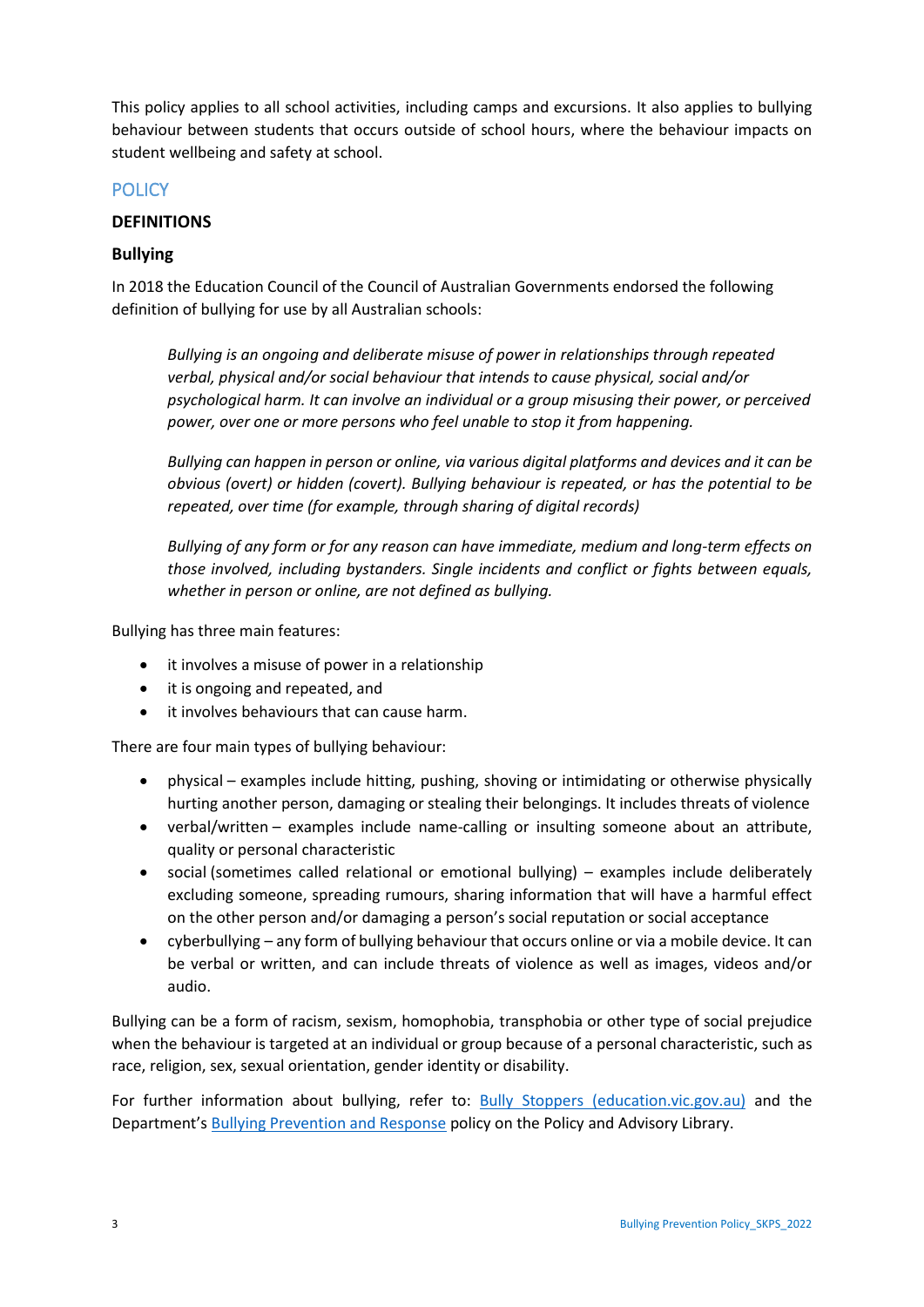#### **Other distressing and inappropriate behaviours**

Many distressing and inappropriate behaviours may not constitute bullying even though they are unpleasant. Students who are involved in or who witness any distressing and inappropriate behaviours should report their concerns to school staff and our school will follow our Student Wellbeing and Engagement Policy and/or this Bullying Prevention Policy where the behaviour constitutes bullying.

*Mutual conflict* involves an argument or disagreement between people with no imbalance of power. In incidents of mutual conflict, generally, both parties are upset and usually both want a resolution to the issue. Unresolved mutual conflict can develop into bullying if one of the parties targets the other repeatedly in retaliation.

*Social rejection or dislike* is not bullying unless it involves deliberate and repeated attempts to cause distress, exclude or create dislike by others.

*Single-episode acts* of nastiness or physical aggression are not the same as bullying. However, single episodes of nastiness or physical aggression are not acceptable behaviours at our school and may have serious consequences for students engaging in this behaviour. Skye Primary School will use its Student Wellbeing and Engagement Policy to guide a response to single episodes of nastiness or physical aggression.

*Harassment* is language or actions that are demeaning, offensive or intimidating to a person. It can take many forms, including sexual harassment and disability harassment.

*Discrimination* is behaviour that treats someone unfavourably because of a personal characteristic (for example, race, religious belief or activity, disability, sex or intersex status, gender identity or sexual orientation).

Discrimination, harassment, and any other inappropriate behaviour is not tolerated at our school and there may be serious consequences for students engaging in this behaviour. This includes any form of racism, religious or disability discrimination, sexism, homophobia, transphobia, or any other behaviour that targets an individual or group. Further information about discrimination and harassment, including definitions, is set out in our Inclusion and Diversity Policy.

#### **Bullying Prevention**

Skye Primary School has a number of programs and strategies in place to build a positive and inclusive school culture and relationships to promote wellbeing. We strive to foster a school culture that prevents bullying behaviour by modelling, encouraging and teaching behaviour that demonstrates acceptance, kindness and respect.

Bullying prevention at Skye Primary School is proactive and is supported by research that indicates that a whole school, multifaceted approach is the most effect way to prevent and address bullying. At our school:

- we identify and implement evidence-based programs and initiatives from the [Schools Mental](https://www.education.vic.gov.au/school/teachers/health/mentalhealth/mental-health-menu/Pages/Menu.aspx?Redirect=1)  [Health Menu](https://www.education.vic.gov.au/school/teachers/health/mentalhealth/mental-health-menu/Pages/Menu.aspx?Redirect=1) that are relevant to preventing and addressing bullying and help us to build a positive and inclusive school climate
- we strive to build strong partnerships between the school, families and the broader community that means all members work together to ensure the safety of students
- we participate in the Respectful Relationships initiative, which aims to embed a culture of respect and equality across our school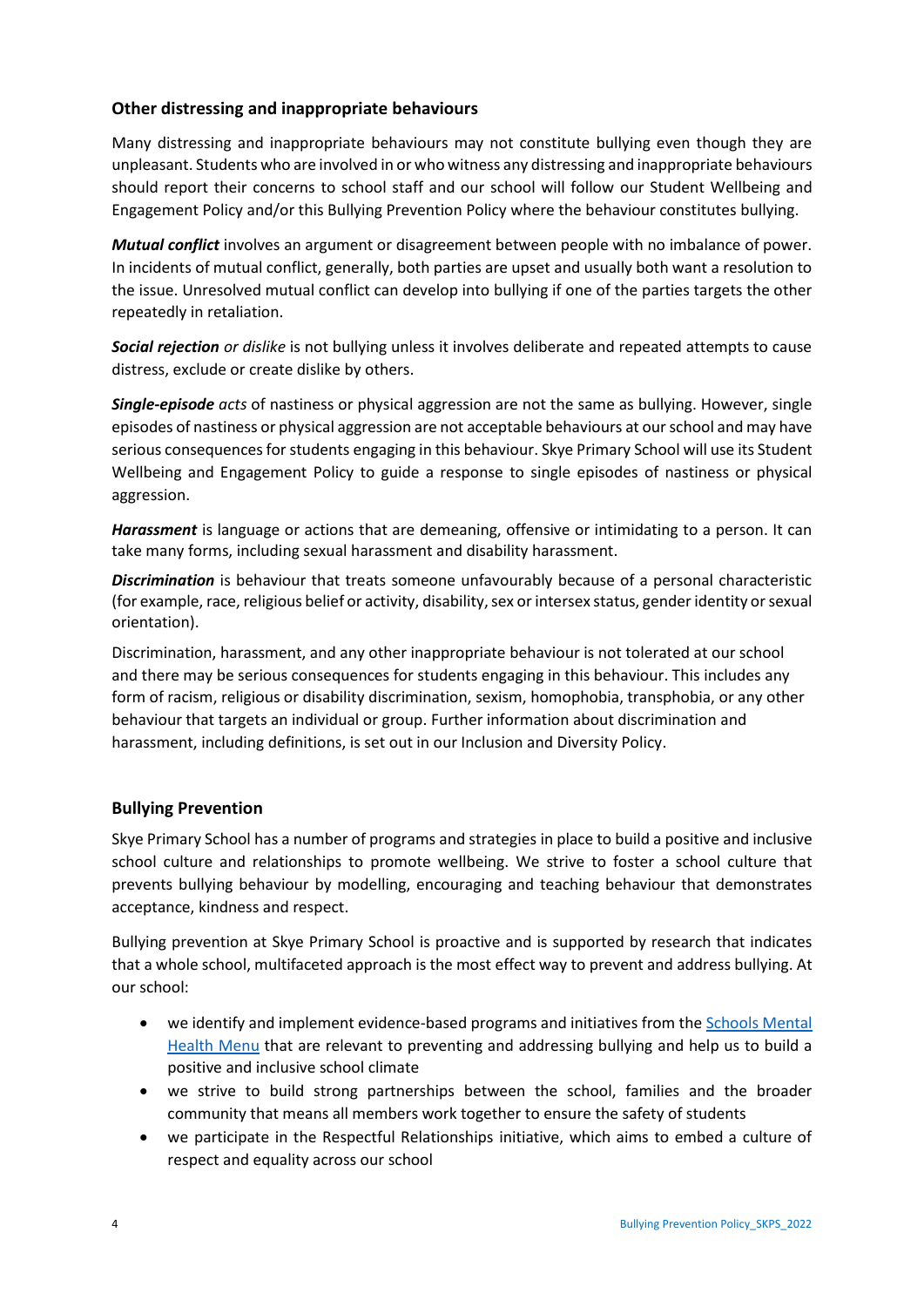- we celebrate the diverse backgrounds of members of our school community and teach multicultural education, including Aboriginal History, to promote mutual respect and social cohesion
- we participate in the Safe Schools program to help us foster a safe environment that is supportive and inclusive of LGBTIQ+ students
- teachers are encouraged to incorporate classroom management strategies that discourage bullying and promote positive behaviour
- a range of year level incursions and programs are planned for each year to raise awareness about bullying and its impacts
- in the classroom, our social and emotional learning curriculum teaches students what constitutes bullying and how to respond to bullying behaviour assertively. This promotes resilience, assertiveness, conflict resolution and problem solving
- we promote upstander behaviour as a way of empowering our students to positively and safely take appropriate action when they see or hear of a peer being bullied
- we seek to empower students to be confident communicators and to resolve conflict in a nonaggressive and constructive way
- students are encouraged to look out for each other and to talk to teachers and older peers about any bullying they have experienced or witnessed
- we participate in the National Day of Action against Bullying and Violence.

For further information about our engagement and wellbeing initiatives, please see our Student Wellbeing and Engagement policy.

#### INCIDENT RESPONSE

#### **Reporting concerns to Skye Primary School**

Bullying is not tolerated at our school. We ensure bullying behaviour is identified and addressed with appropriate and proportionate consequences. All bullying complaints will be taken seriously and responded to sensitively.

Students who may be experiencing bullying behaviour, or students who have witnessed bullying behaviour, are encouraged to report their concerns to school staff or another trusted adult as soon as possible.

Our ability to effectively reduce and eliminate bullying behaviour is greatly affected by students and/or parents and carers reporting concerning behaviour as soon as possible, so that the responses implemented by Skye Primary School are timely and appropriate in the circumstances.

We encourage students to speak to their teacher firstly. However, students are welcome to discuss their concerns with any trusted member of staff including the school nurse, assistant principal, principal or any other teacher.

Parents or carers who develop concerns that their child is involved in, or has witnessed bullying behaviour at Skye Primary School should contact Cherie Bradley Assistant Principal by phone 03 9786 1555 or by email directed to [skye.ps@education.vic.gov.au](mailto:skye.ps@education.vic.gov.au)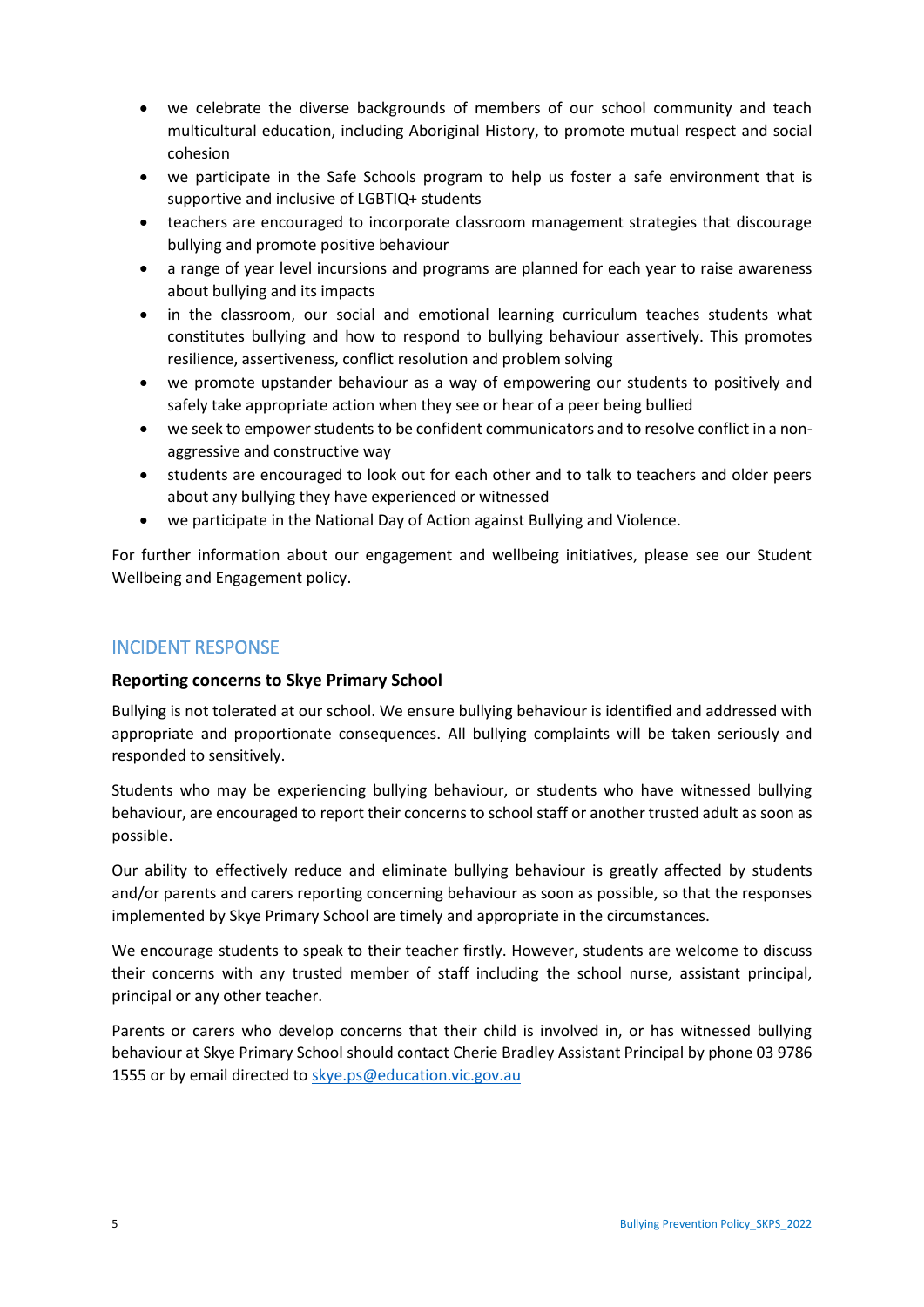#### **Investigations**

When notified of alleged bullying behaviour, school staff are required to:

- 1. record the details of the allegations in sentral/student notes and;
- 2. inform the relevant classroom teachers, Student Wellbeing Team, Assistant Principal, Principal.

The Assistant Principal and Wellbeing Team are responsible for investigating allegations of bullying in a timely and sensitive manner. To appropriately investigate an allegation of bullying, the Wellbeing Team may:

- speak to the those involved in the allegations, including the target/s, the students allegedly engaging in bullying behaviour/s and any witnesses to the incidents
- speak to the parent/carer(s) of the students involved
- speak to the teachers of the students involved
- take detailed notes of all discussions for future reference
- obtain written statements from all or any of the above.

All communications with the Assistant Principal or Wellbeing team in the course of investigating an allegation of bullying will be managed sensitively. Investigations will be completed as quickly as possible to allow for the behaviours to be addressed in a timely manner.

The objective of completing a thorough investigation into the circumstances of alleged bullying behaviour is to determine the nature of the conduct and the students involved. A thorough understanding of the alleged bullying will inform staff about how to most effectively implement an appropriate response to that behaviour.

Serious bullying, including serious cyberbullying, is a criminal offence and may be referred to Victoria Police. For more information, see: [Brodie's Law.](http://www.education.vic.gov.au/about/programs/bullystoppers/Pages/advicesheetbrodieslaw.aspx)

#### **Responses to bullying behaviours**

When the wellbeing team has sufficient information to understand the circumstances of the alleged bullying and the students involved, a number of strategies may be implemented to address the behaviour and support affected students in consultation with Student Wellbeing Team, teachers, SSS, Assistant Principal, Principal, Department of Education and Training specialist staff.

There are a number of factors that will be considered when determining the most appropriate response to the behaviour. When making a decision about how to respond to bullying behaviour, Skye Primary School will consider:

- the age, maturity and individual circumstances of the students involved
- the severity and frequency of the bullying, and the impact it has had on the target student
- whether the student/s engaging in bullying behaviour have displayed similar behaviour before
- whether the bullying took place in a group or one-to-one context
- whether the students engaging in bullying behaviour demonstrates insight or remorse for their behaviour
- the alleged motive of the behaviour.

The Student Wellbeing team may implement all, or some of the following responses to bullying behaviours: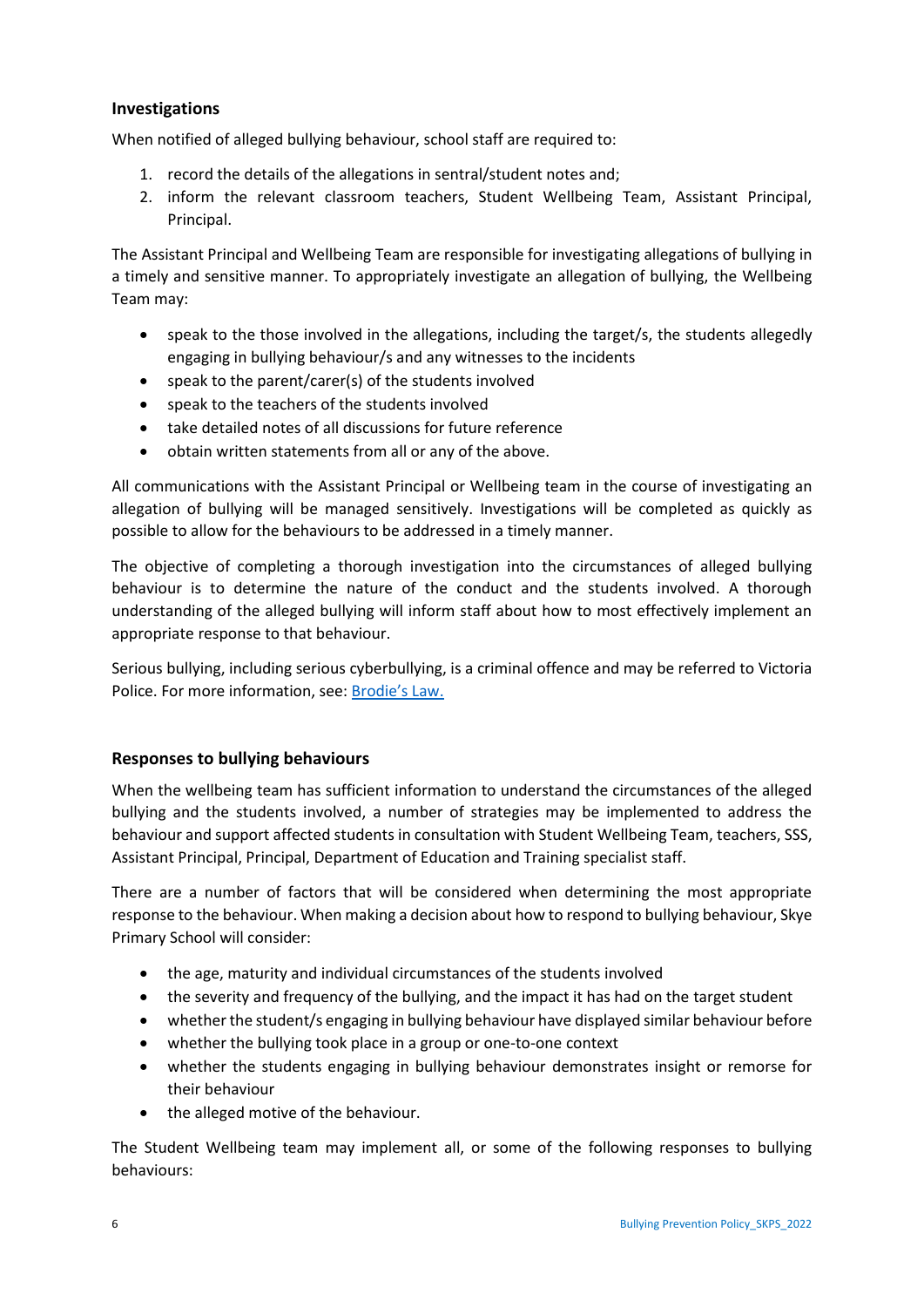- offer wellbeing support, including referral the SSS or external provider to:
	- o the target student or students
	- o the students engaging in the bullying behaviour
	- o affected students, including witnesses and/or friends of the target student
- facilitate a restorative practice meeting with all or some of the students involved. The objective of restorative practice is to repair relationships that have been damaged by bringing about a sense of remorse and restorative action on the part of the person who has bullied someone and forgiveness by the person who has been bullied
- facilitate a mediation between some or all of the students involved to help to encourage students to take responsibility for their behaviour and explore underlying reasons for conflict or grievance. Mediation is only suitable if all students are involved voluntarily and demonstrate a willingness to engage in the mediation process
- implement a Method of Shared Concern process with all students involved in the bullying
- facilitate a Student Support Group meeting and/or Behaviour Support Plan for affected students
- prepare a Safety Plan or Individual Management Plan restricting contact between target and students engaging in bullying behaviour
- provide discussion and/or mentoring for different social and emotional learning competencies of the students involved
- monitor the behaviour of the students involved for an appropriate time and take follow up action if necessary
- implement cohort, year group, or whole school targeted strategies to reinforce positive behaviours, for example School Wide Positive Behaviours
- implement proportionate disciplinary consequences for the students engaging in bullying behaviour, which may include removal of privileges, detention, suspension and/or expulsion consistent with our Student Wellbeing and Engagement policy, the Ministerial Order on Suspensions and Expulsions and any other relevant Department policy.

Skye Primary School understands the importance of monitoring and following up on the progress of students who have been involved in or affected by bullying behaviour. Where appropriate, school staff will also endeavour to provide parents and carers with updates on the management of bullying incidents.

Cherie Bradley - Assistant Principal or Leadership Nominee are responsible for maintaining up to date records of the investigation of and responses to bullying behaviour.

#### **COMMUNICATION**

This policy will be communicated to our school community in the following:

- available publicly on our school's website
- included in staff induction processes
- included in our staff handbook/manual
- discussed at staff briefings/meetings as required
- discussed at parent information nights/sessions
- included as annual reference in school newsletter
- made available in hard copy from school administration upon request.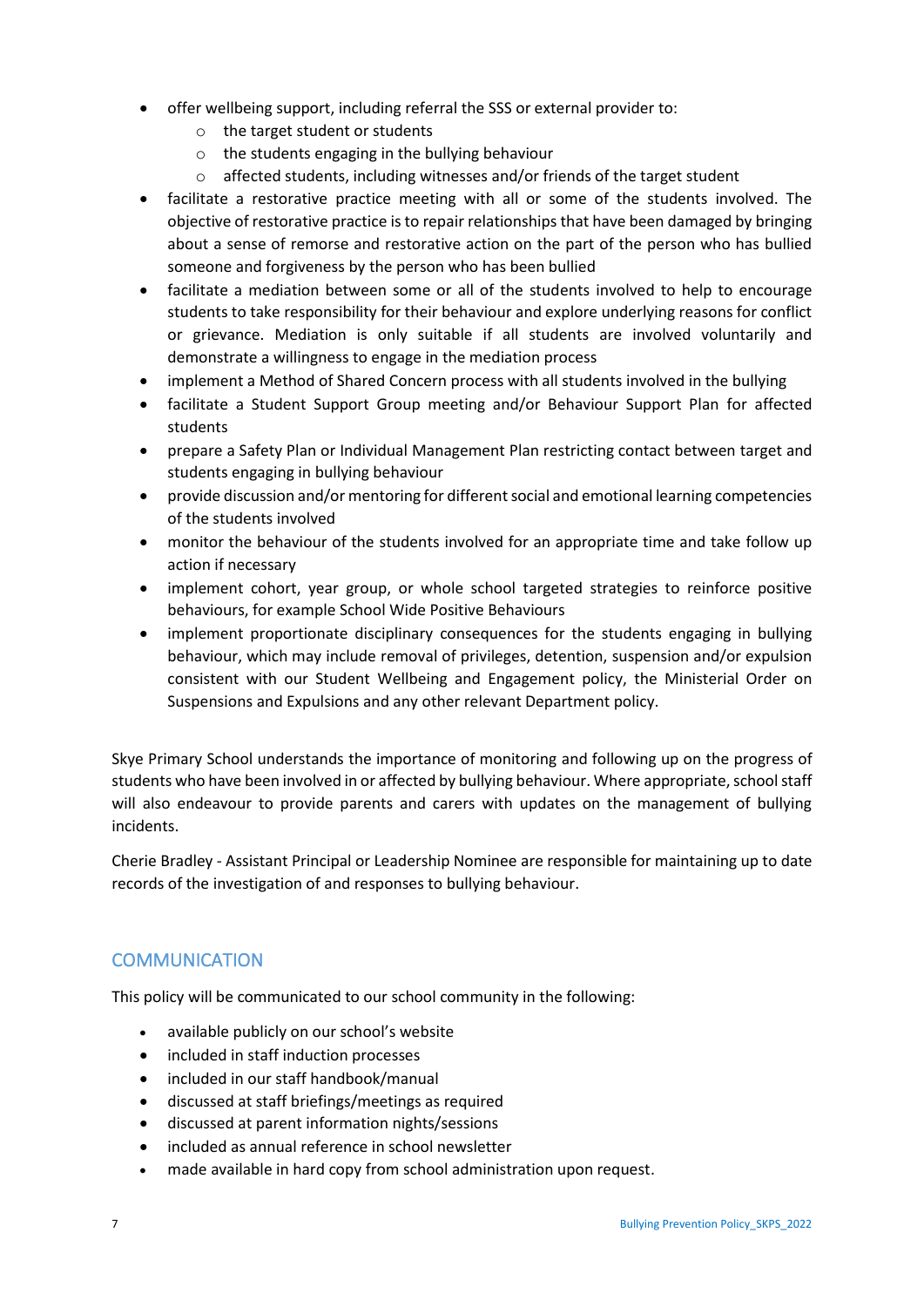### FURTHER INFORMATION AND RESOURCES

This policy should be read in conjunction with the following school policies:

- Statement of Values and School Philosophy
- Student Wellbeing and Engagement Policy
- Parent Complaints policy
- Duty of Care Policy
- Inclusion and Diversity Policy

Our school also follows Department of Education and Training policy relating to bullying including:

- [Bullying Prevention and Response](https://www2.education.vic.gov.au/pal/bullying-prevention-response/policy)
- [Cybersafety and Responsible Use of](https://www2.education.vic.gov.au/pal/cybersafety/policy) Digital Technologies
- [Equal Opportunity and Human Rights -](https://www2.education.vic.gov.au/pal/equal-opportunity-human-rights-students/policy) Students
- [LGBTIQ Student Support Policy](https://www2.education.vic.gov.au/pal/lgbtiq-student-support/policy)

The following websites and resources provide useful information on prevention and responding to bullying, as well as supporting students who have been the target of bullying behaviours:

- [Bully Stoppers](https://www.education.vic.gov.au/about/programs/bullystoppers/Pages/default.aspx)
- [Report racism or religious discrimination in schools](https://www.vic.gov.au/report-racism-or-religious-discrimination-schools)
- Kids [Helpline](https://kidshelpline.com.au/)
- [ReachOut Australia](https://au.reachout.com/)
- [Lifeline](https://www.lifeline.org.au/)
- [Bullying. No way!](https://bullyingnoway.gov.au/)
- [Student Wellbeing Hub](https://www.studentwellbeinghub.edu.au/)
- [eSafety Commissioner](https://www.esafety.gov.au/)
- [Australian Student Wellbeing Framework](https://studentwellbeinghub.edu.au/educators/resources/australian-student-wellbeing-framework/)

#### EVALUATION

This policy will be reviewed every 2 years, or earlier as required following an incident or analysis of new research or school data relating to bullying, to ensure that the policy remains up to date, practical and effective.

Data to inform this review will be collected through:

- discussion and consultation with students and parent/carers
- regular student bullying surveys
- regular staff surveys
- Bully Stoppers Data Collection tool
- assessment of other school-based data, including the number of reported incidents of bullying in each year group and the effectiveness of the responses implemented
- Attitudes to School Survey
- Parent Opinion Survey.

Proposed amendments to this policy will be discussed in consultation with student representative groups, and school council